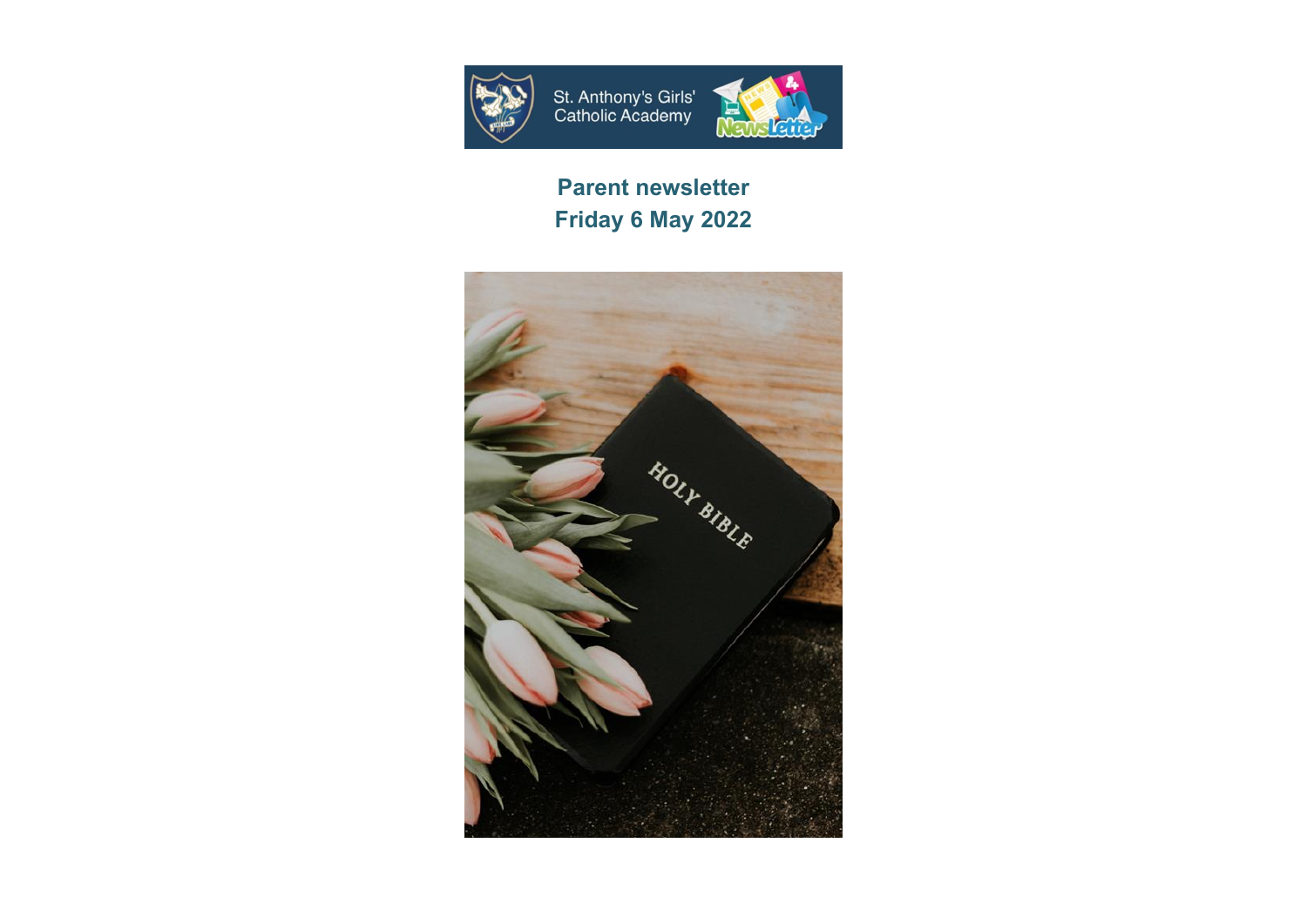## **Chaplaincy Team - Prayer**

Loving Father,

help me to have a listening heart, and form relationships that are open and supportive of others. Let the space between me and my friends become a place where others can feel safe. Be in that space to help and to heal hurts where our experience and wisdom fall short. We ask this in the name of Jesus, Our Risen Lord. Amen.

## **Theme of the week**

Theme of the week = Friendship

Foodbank week beginning 9 May:

St. Clare

St. Anne Line

Foodbank week beginning 16 May:

St. Hilda St. John Boste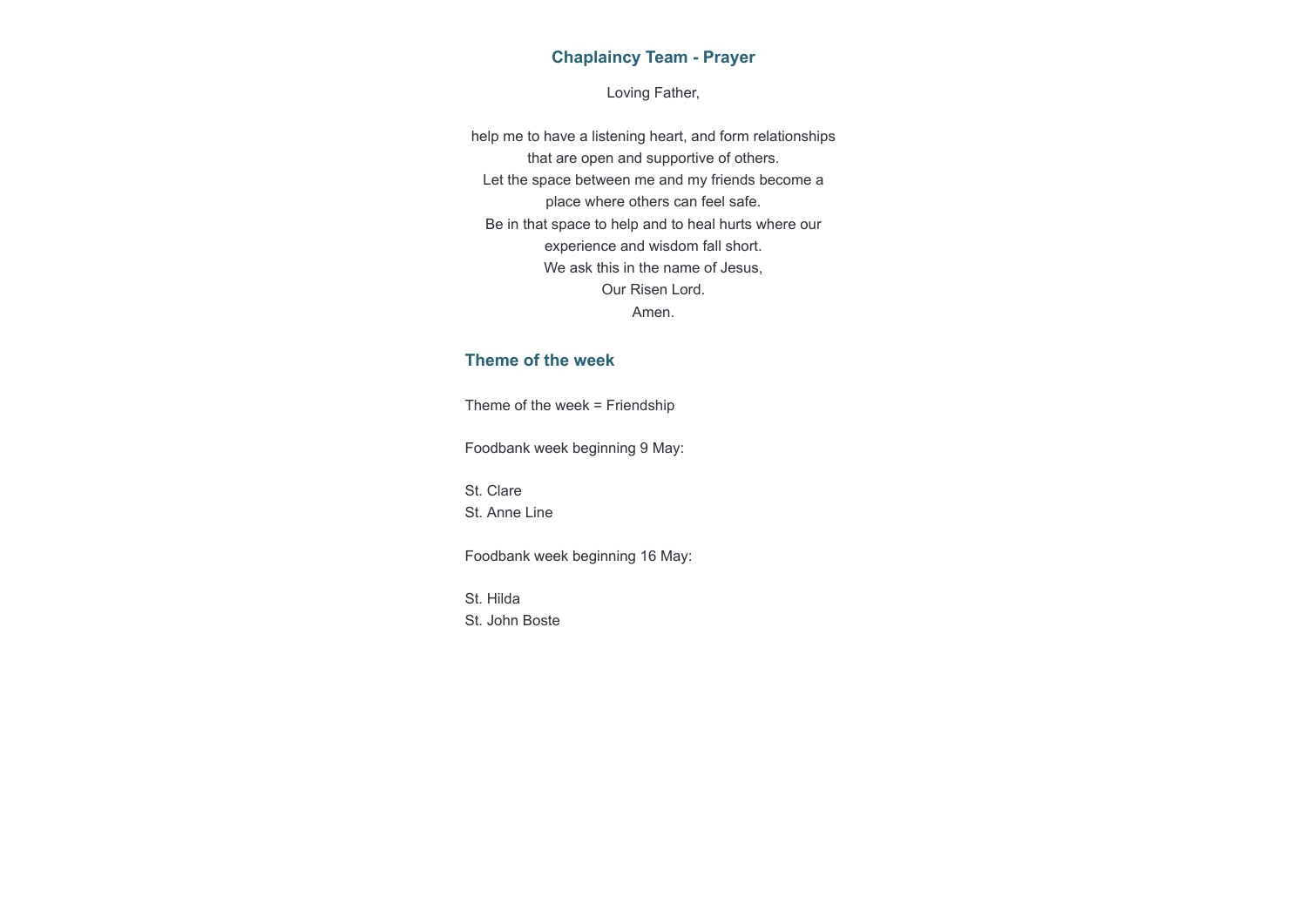

We have sent out via e-mail a short survey to enable us to collect your views about your child's learning experience in school, to inform the development of our Academy. Your views are important in providing us with helpful insights to enhance the quality of education in school. The feedback provided will be used to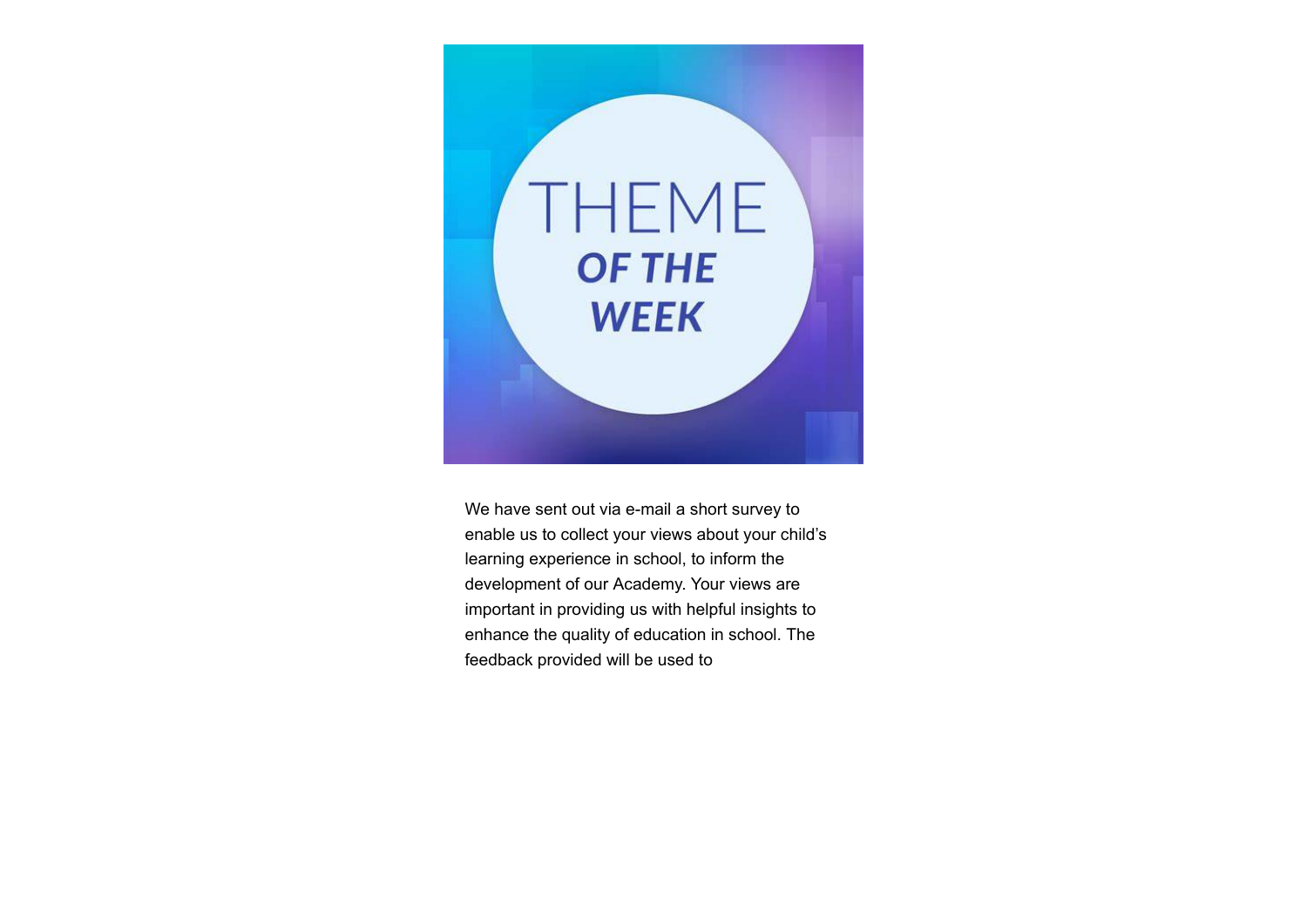

celebrate the positive aspects of school life and inform us of any areas that require further development.

We could be grateful if you could complete the **[survey](https://stanthonysgirlscatholicacademy.createsend1.com/t/y-l-bdjdkjk-l-y/)** 9am on Wednesday 18 May.

## **The Health Bus**

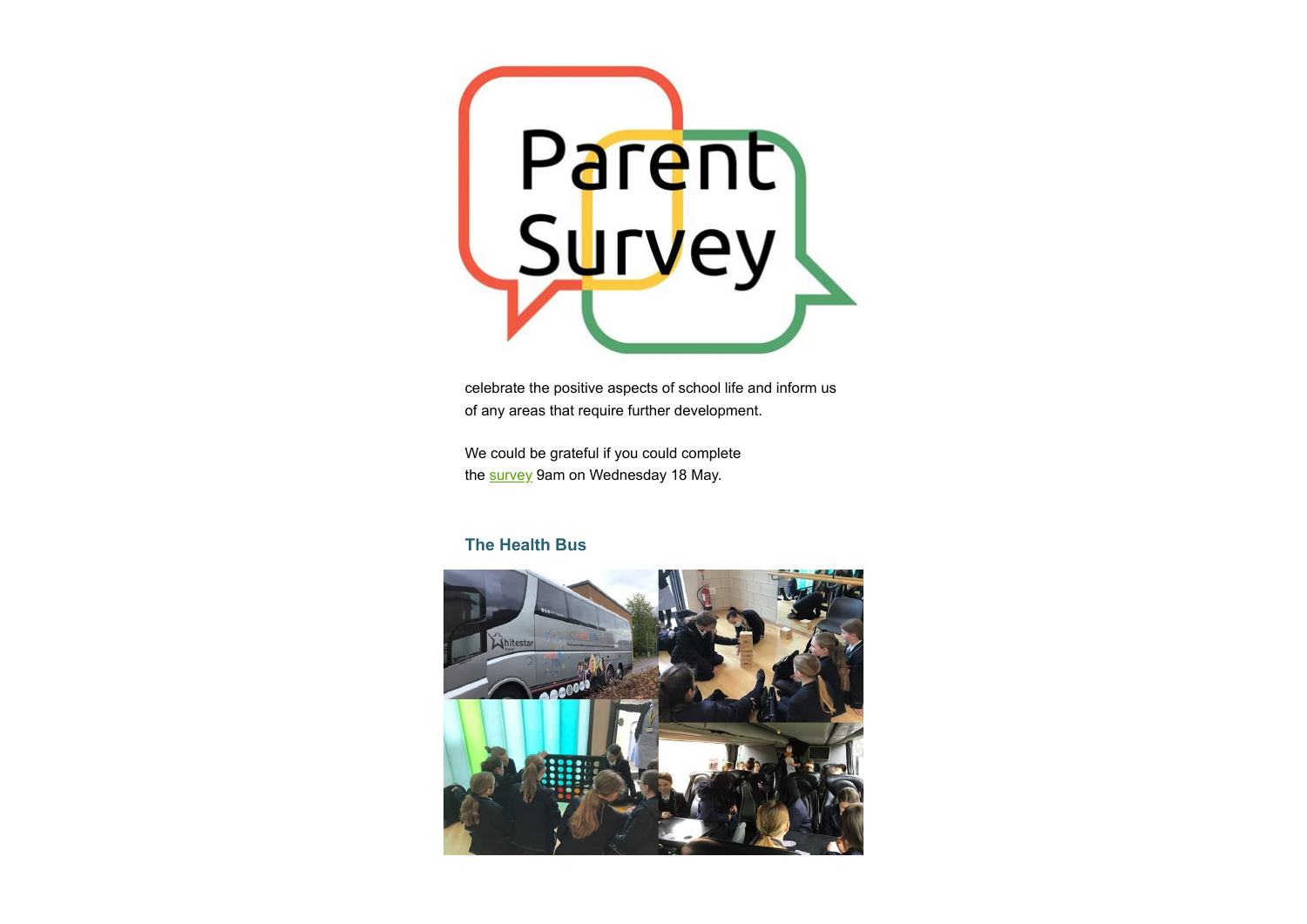Pupils from year 7 participated in a Better Mental Health Event on 4th May, organised by the School Nursing Team. The students got involved in a variety of activities, promoting wellbeing and self-esteem. There was even a bus on site, where the girls played a game of Emoji Bingo! All students engaged with the activities and enjoyed their time at the event. The School Nursing Team were really impressed with the behaviour and involvement of our Year 7 pupils.



#### **Safeguarding - On-line safety**

Most teenagers are using social media daily: to keep your child safe, please monitor their use of social media and adhere to the age restrictions which are in place. Unfortunately, a minority of teenagers do use social media in an inappropriate way, so it is important that parents know what their children are doing when they are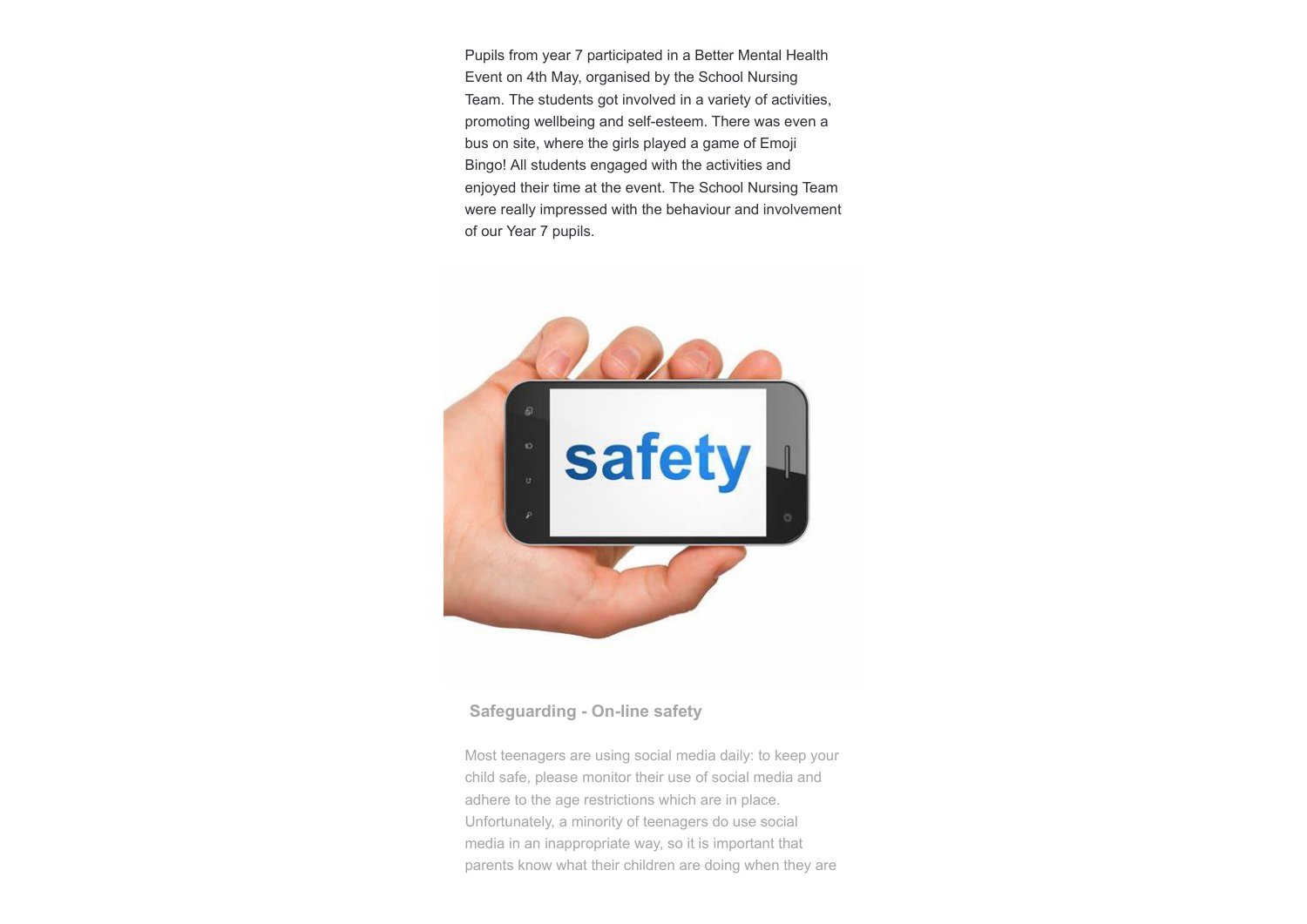on-line. Please remember that mobile phone use is not permitted in school and any inappropriate use of social media linked to the academy will lead to sanctions.

#### **Year 11 Prom Reminder Monday 27 June, Ramside Hall Hotel**

The Y11 black tie event will take place on Monday 27 June 2022 in The Bishop's Suite at the Ramside Hall Hotel, Durham.



Tickets are priced at £35 with a £10 non-refundable deposit. We are asking for payments to be made through [Parent Pay accounts](https://stanthonysgirlscatholicacademy.createsend1.com/t/y-l-bdjdkjk-l-j/) and a £10 non-refundable deposit should be made by Wednesday **6 April 2022**. Parents can also choose to pay the amount in full if they wish or in increments over time, however **full payment must be received by Monday 16 May 2022.**

The criteria for students to be able to attend Prom in regards to behaviour expectations was contained in a letter sent to parents on Wednesday 23 March. A copy of the letter can be viewed on the [website](https://stanthonysgirlscatholicacademy.createsend1.com/t/y-l-bdjdkjk-l-t/).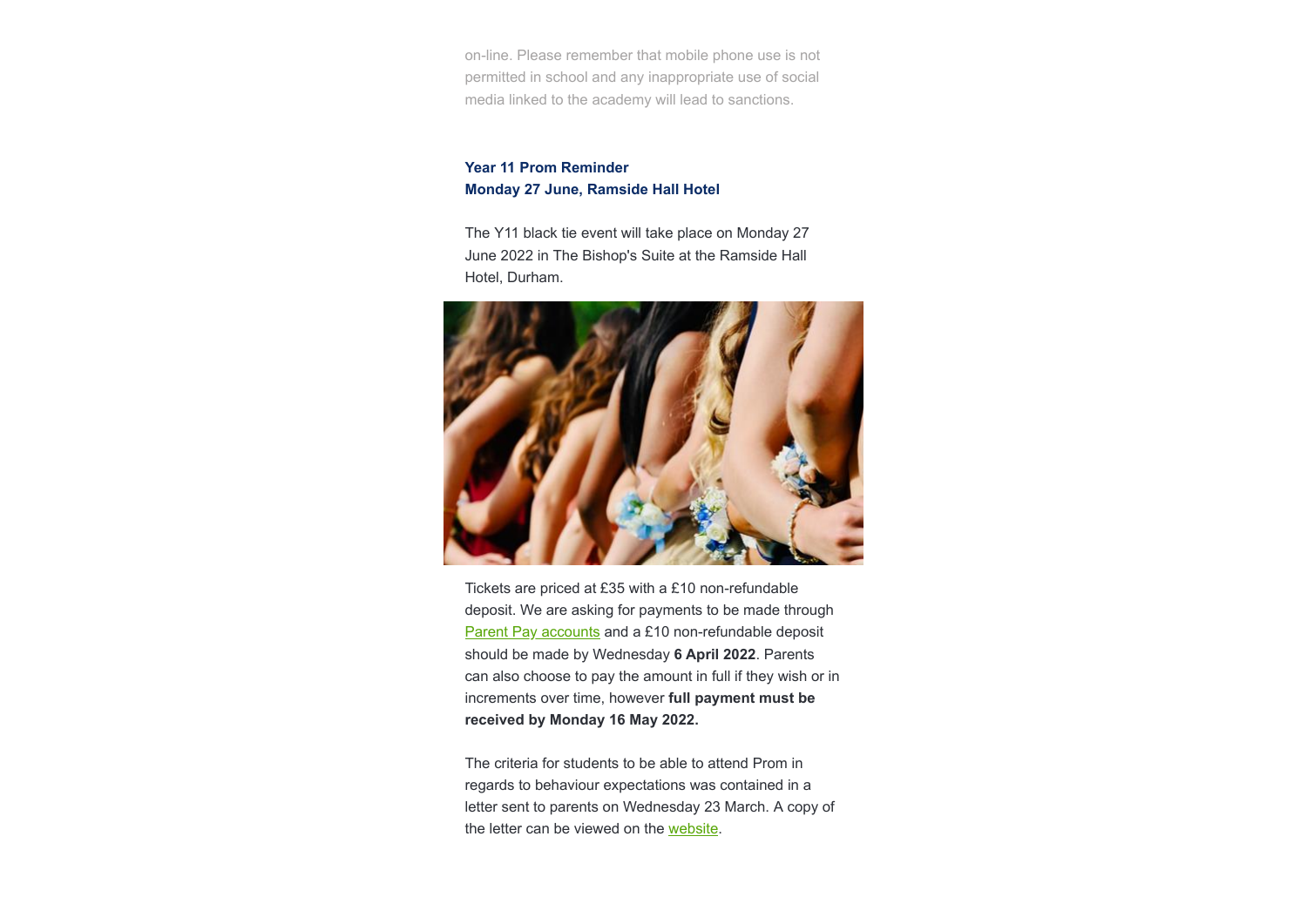Year 10 Parents Evening/Early closure 10 May 2022

A reminder that Year 10 Parents' Evening will be held on Tuesday 10th May via School Cloud, 3pm-6.30pm. All students will be dismissed at 2.20pm to enable staff to run appointments. If any student needs to stay in school until 3.25pm please email the relevant year leader so this can be arranged.



## **Modern Foreign Languages (MFL)**

Our sixth form linguists had a wonderful evening of 'dinner and chat' hosted at school by our amazing catering team on Thursday 5 May. A range of food to choose from (almost impossible decisions to make) and great company saw everyone enjoying themselves with non stop communication in French or Spanish. Our dual linguists even switched between both foreign languages at one point. An amazing evening! The MFL department are so proud of these pupils, they were a pleasure to spend time with and their participation in the event, despite being a little nervous, was fantastic!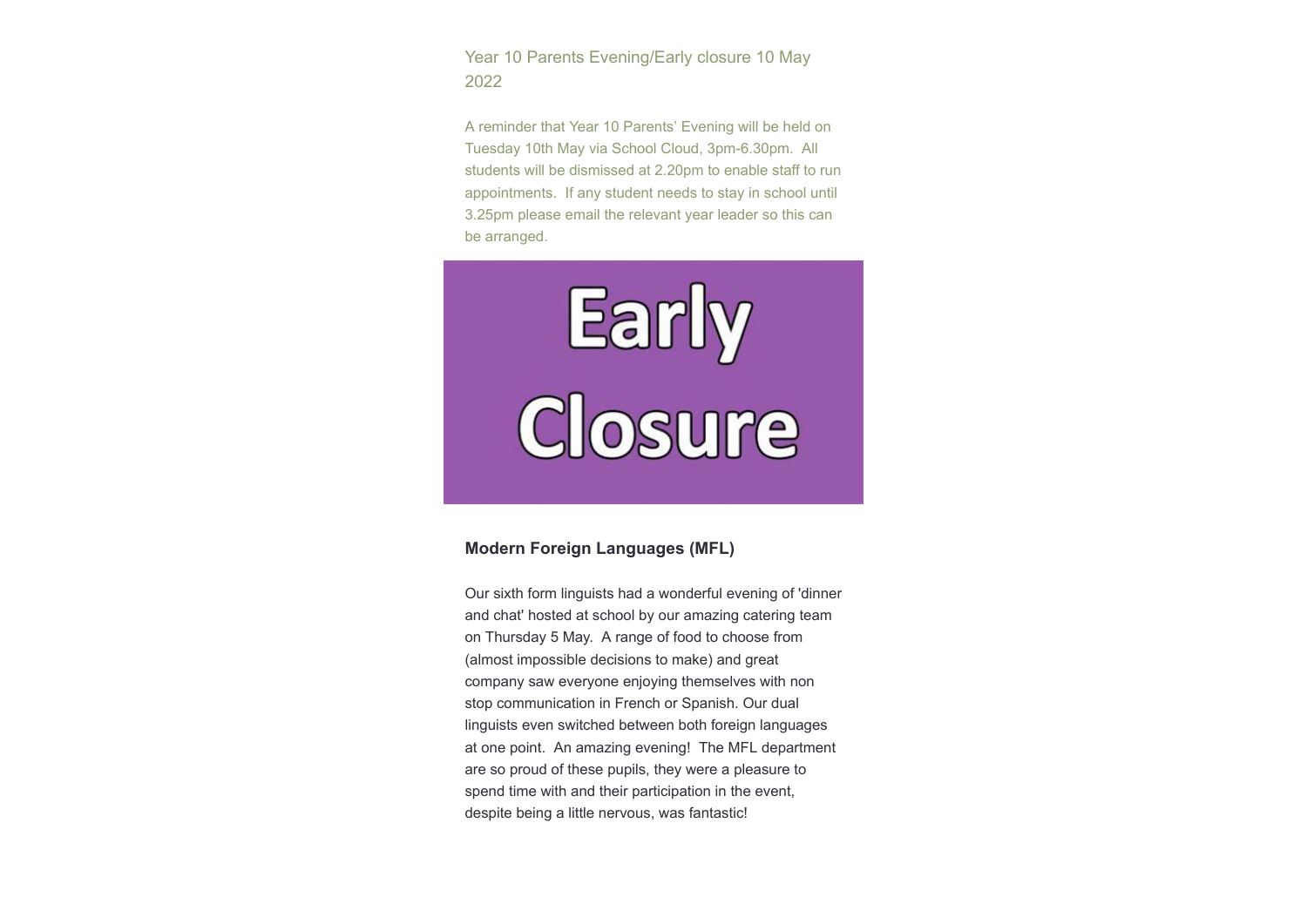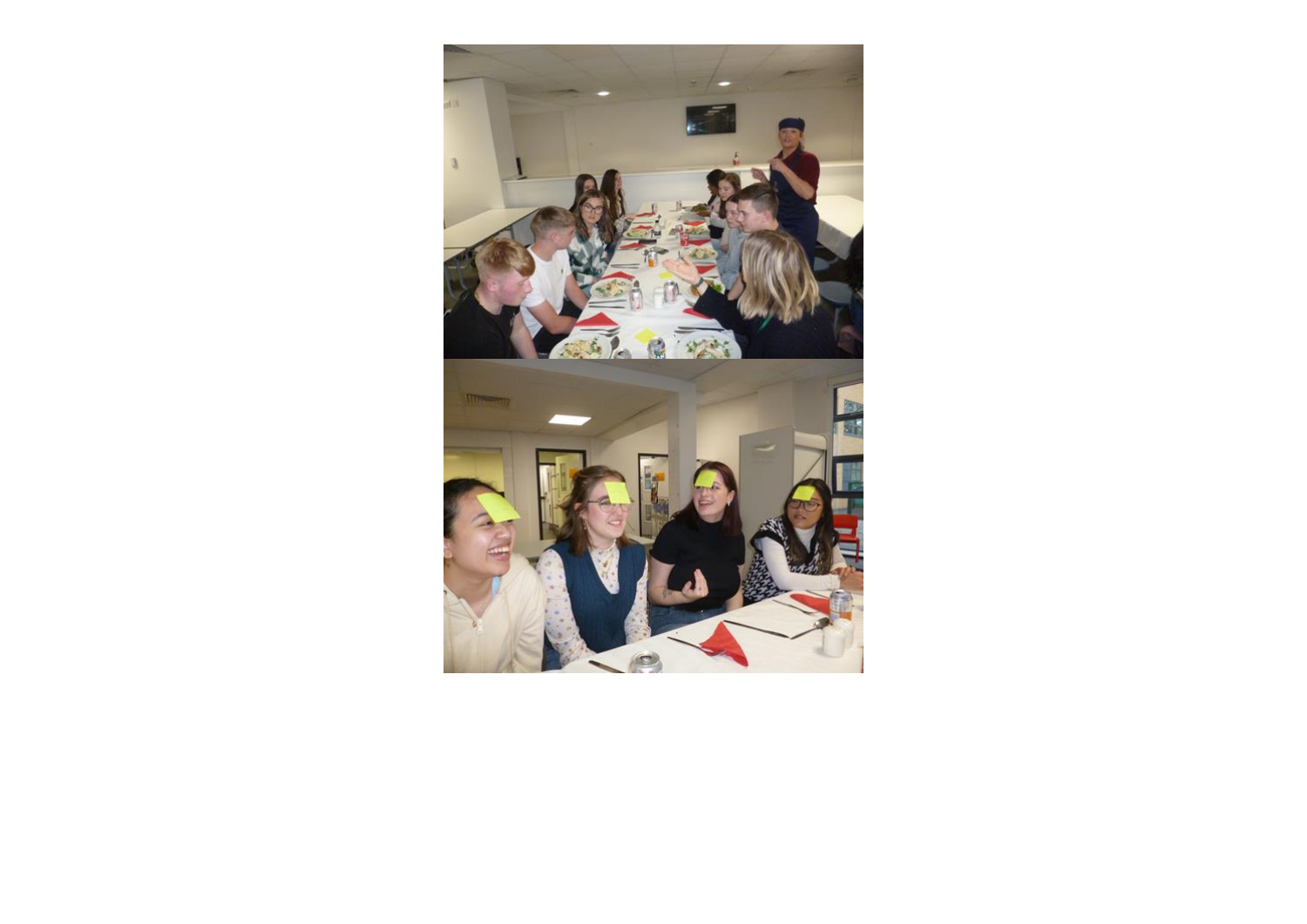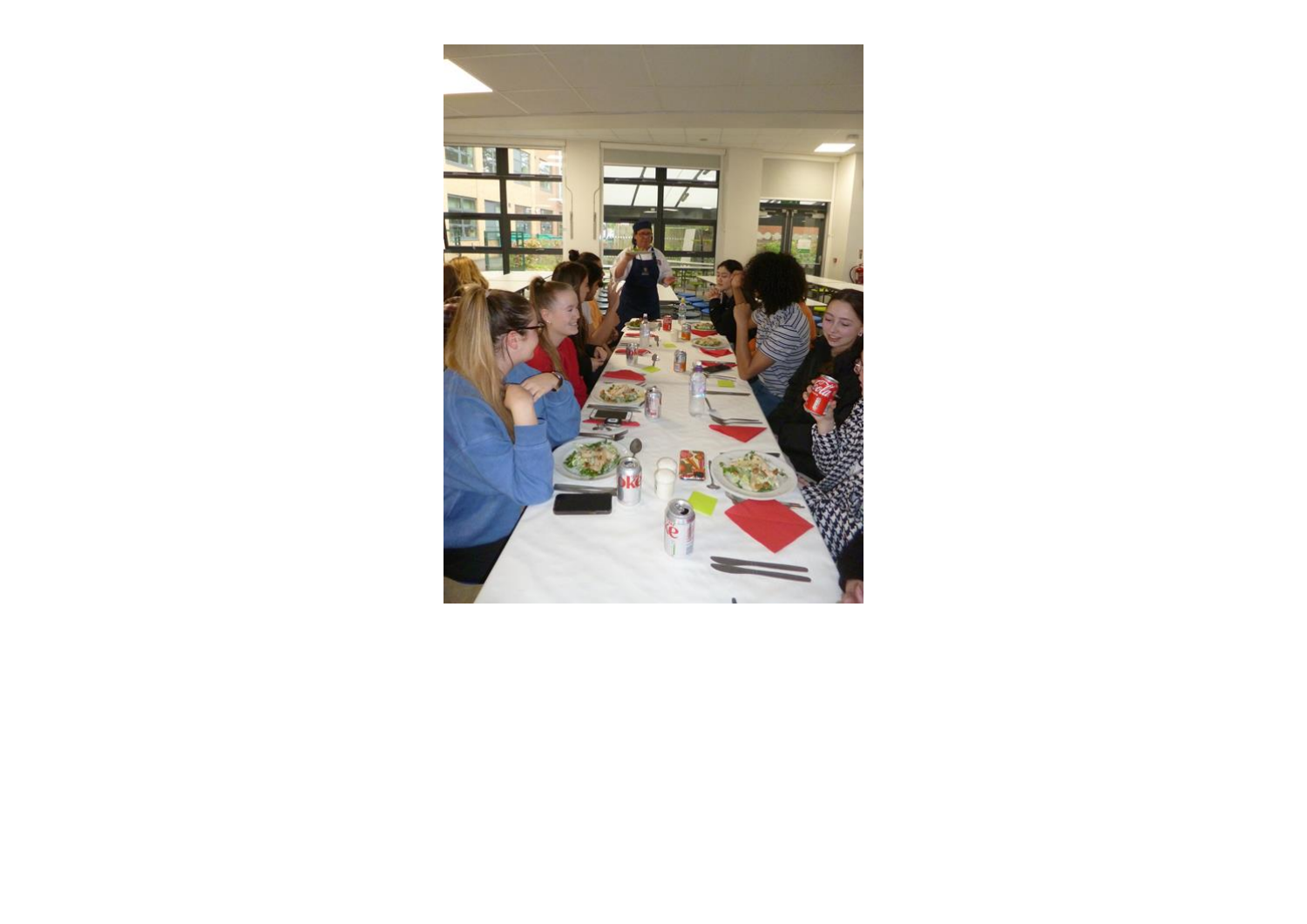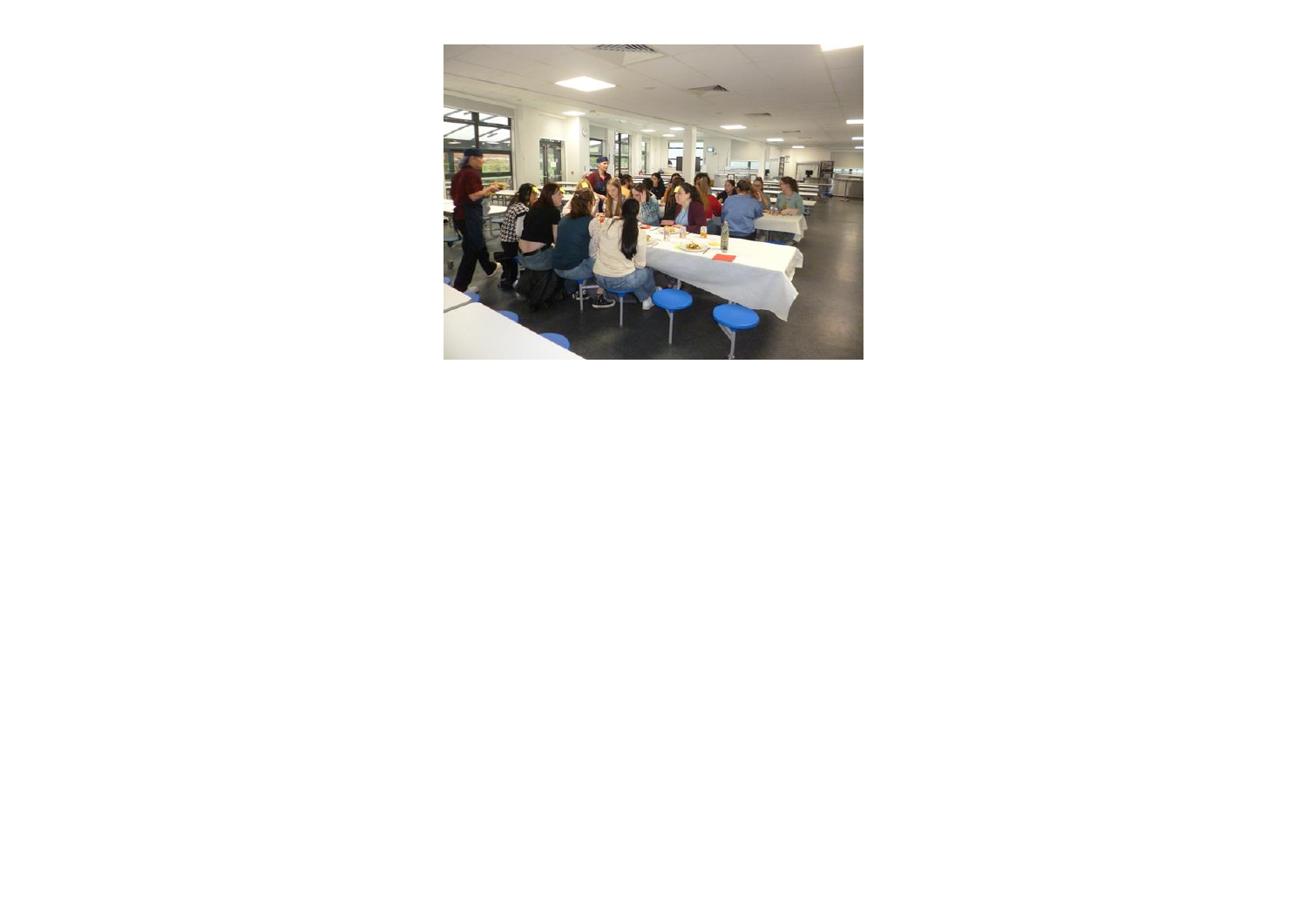

Congratulations to Annabelle Jennings (Year 9) who competed in the second regional qualifiers for North of England trampolining at the weekend. Annabelle placed 4th in DMT and 1st in trampoline. Good Luck for the next round in June.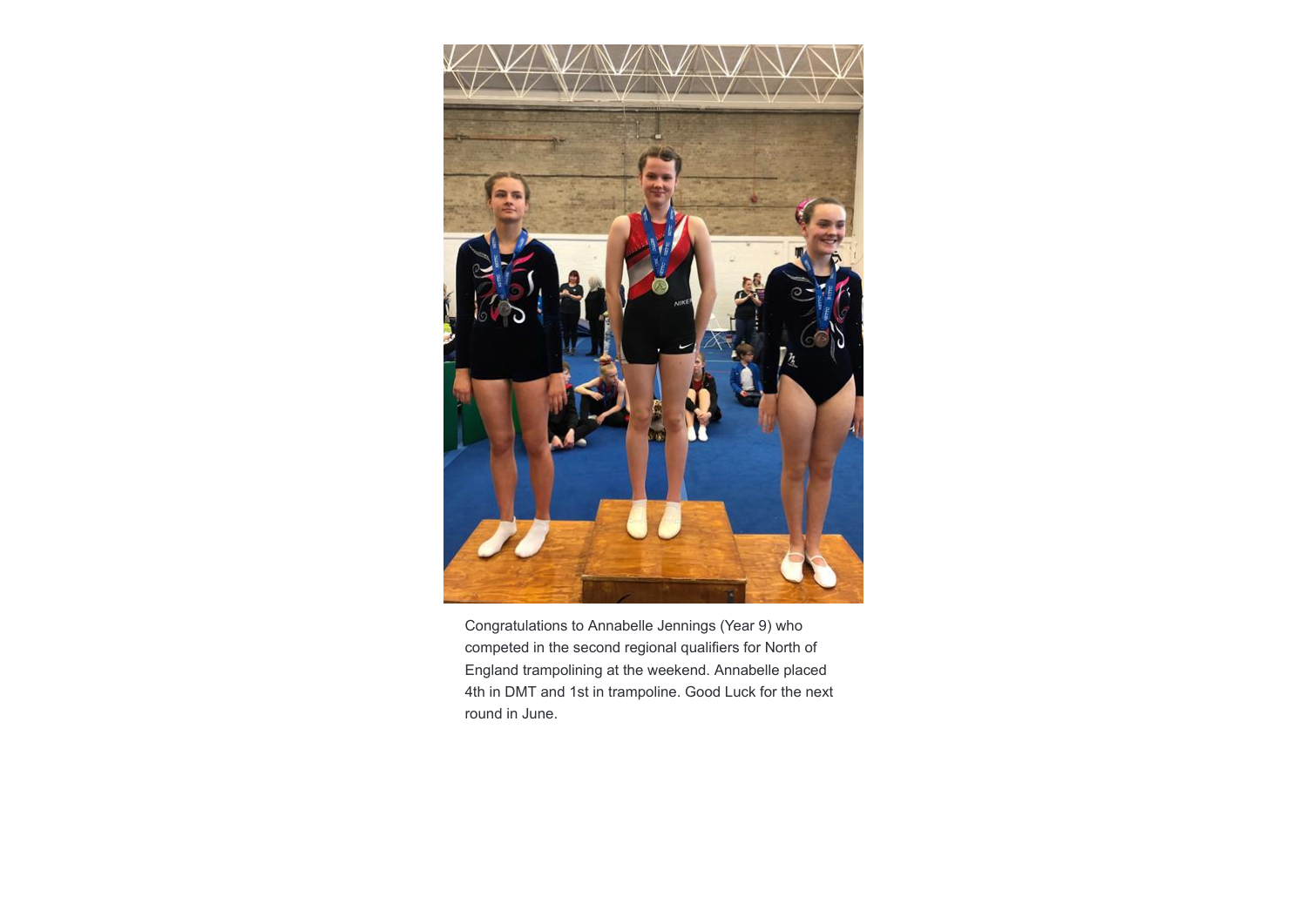

**Martha's Kitchen - Weekly menu**

**Serving a delicious variety of freshly made hot dishes, baked potatoes, sandwiches and wraps, as well as a salad and pasta bar; Martha's kitchen is also open before school for hot chocolate or a bacon sandwiches or croissant or at break time for a snack.**

**Next week's menu as follows:**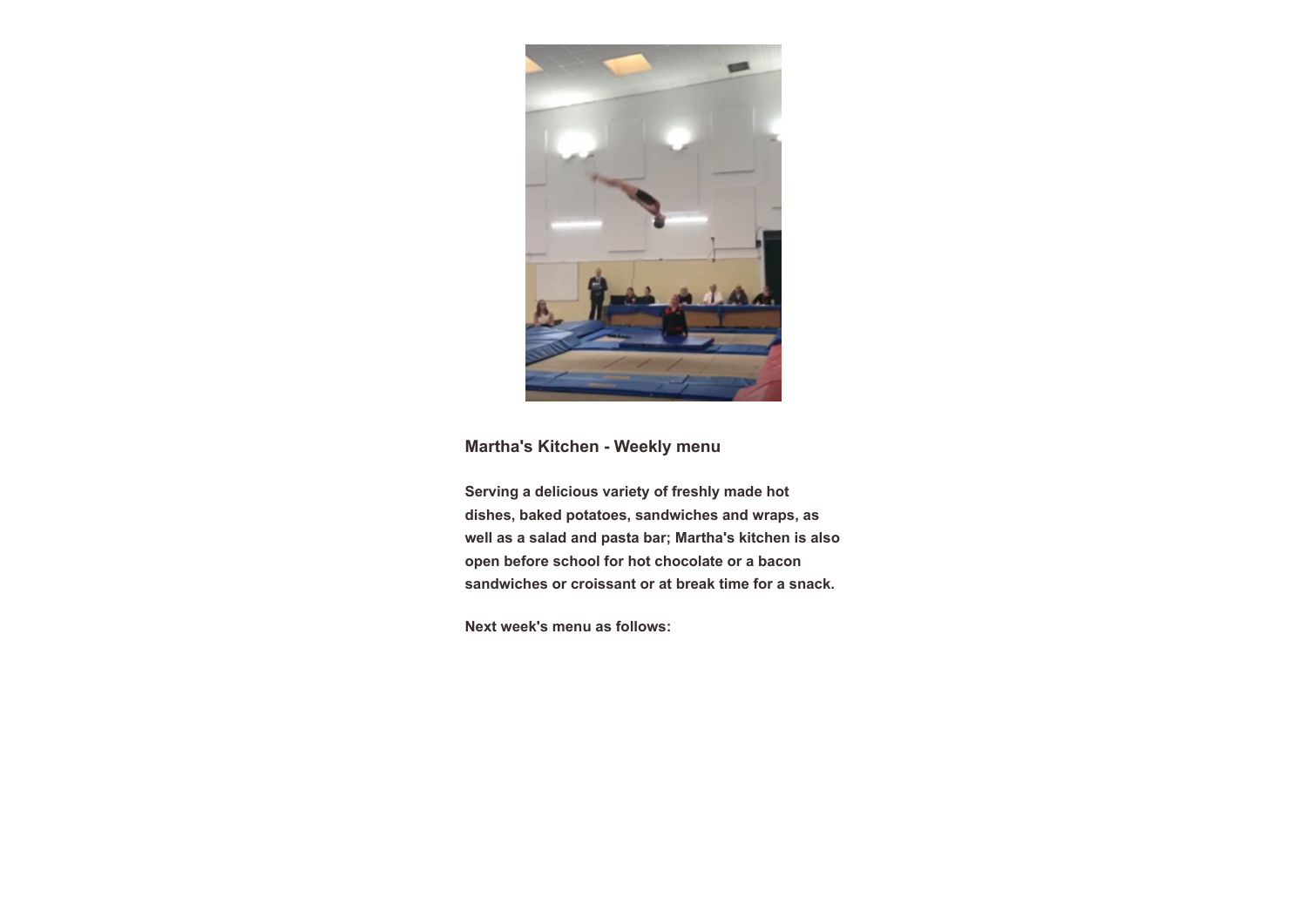| erday            |                                                         |  |                                               | wednerdau |                                                           |  | thursday                                       |  | riday                                              |
|------------------|---------------------------------------------------------|--|-----------------------------------------------|-----------|-----------------------------------------------------------|--|------------------------------------------------|--|----------------------------------------------------|
| Main             | Peri Peri Chicken and<br>Rice                           |  | <b>Beef stew and Yorkshire</b><br>pudding     |           | <b>Roast Of the Day</b><br><b>Yorkshire Pudding</b>       |  | Chinese Style Chicken Curry<br><b>And Rice</b> |  | <b>CHIP SHOP DAY</b><br><b>Fish and Chips</b>      |
| Veggie           | Quorn Turkish style flat breads                         |  | Vegetable Curry<br>Rice                       |           | Vegetarian Sausages with<br><b>Yorkshire Pudding</b>      |  | Roasted butternut squash and<br>chickpea stew  |  | % panini and chips                                 |
| Pasta            | <b>PASTA BAR</b><br>Selection of sauces                 |  | <b>PASTABAR</b><br>Selection of sauces        |           | <b>PASTABAR</b><br>Selection of sauces                    |  | <b>PASTABAR</b><br>Selection of sauces         |  |                                                    |
| <b>Bread</b>     | Moussake                                                |  | Garlic chicken pasta bake                     |           | Paprika roasted chicken with<br>chorizo rice              |  | BBQ pulled pork burrito's                      |  | Selection of Panini's                              |
| Potato<br>Panini | Jacket Potato<br>Soup<br>Salads<br>Sandwiches           |  | Jacket Potato<br>Soup<br>Salada<br>Sandwiches |           | Jacket Potato<br>Soup<br>Salads<br>Sandwiches             |  | Jacket Potato<br>Soup<br>Salads<br>Sandwiches  |  | Jacket Potato<br>Soup<br>Salada<br>Sandwiches      |
| Side             | Sweet Chilli Broccoli<br>Peas<br>Lemon roasted potatoes |  | New Potatoes<br>Carrots<br>Green Beans        |           | Roast Potatoes<br>Sprouts<br><b>Honey Roasted Carrots</b> |  | Coleslaw<br>Sweetcorn<br>Cabbage               |  | Chips<br>Beans<br>Peas<br>Curry sauce              |
| <b>Dessert</b>   | Cookina<br><b>Muffins</b><br>Selection of desserts      |  | Cookies<br>Muffins<br>Selection of desserts   |           | Cookies<br><b>Muffins</b><br><b>Selection of desserts</b> |  | Cookies<br>Muffins<br>Selection of desserts    |  | Cookies<br><b>Muffins</b><br>Selection of desserts |



And finally... congratulations to some staff from our school who have bee nominated as finalists in the **Chadwick Celebration Awards**, we're very proud of you

Mentor of the Year Award: Dominic Campbell

Team of the Year: our catering team as part of our Trust's Catering Team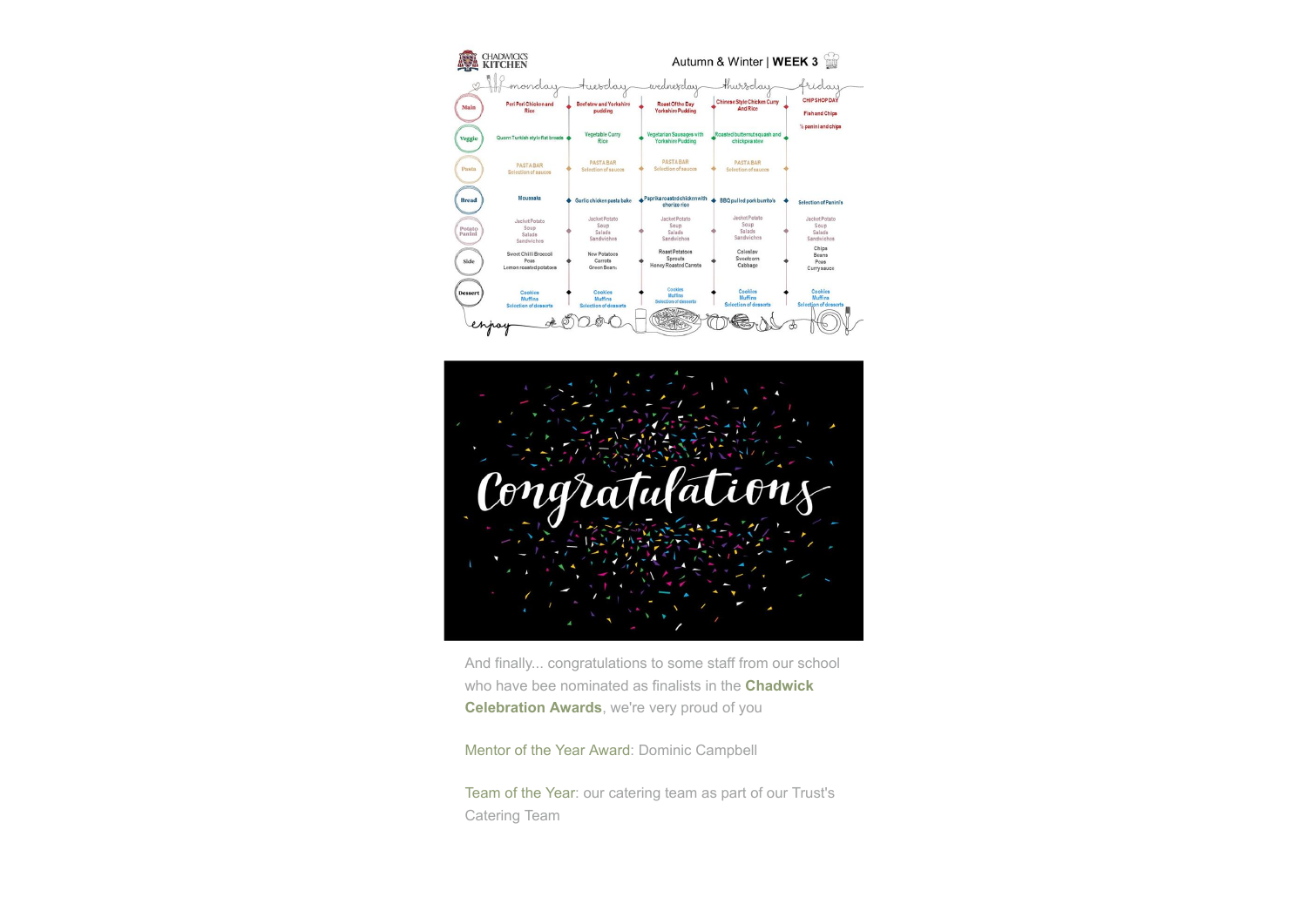Leadership and Management Support/Central Teams: Rob Bullock

Achievement Award: Jenifer Brown

Inspirational Staff Award - nominated by pupils: Jess Sharman

Good luck for the final on 8 July...